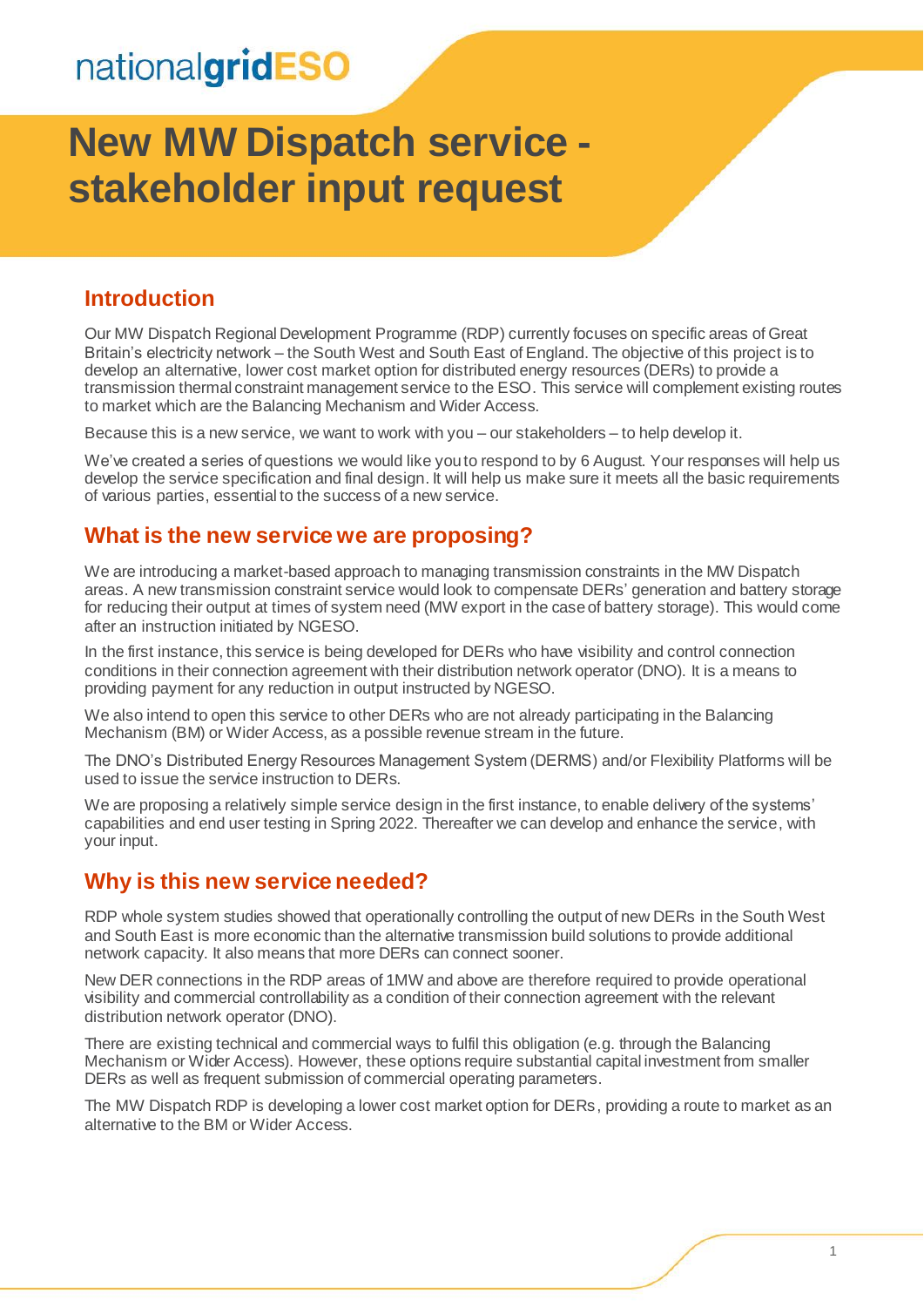### **Who should respond?**

We are looking for views on this proposed new service from:

1) DERs who have visibility and control connection conditions in their connection agreement with their distribution network operator (DNO) in the following areas:

| Distribution network operator's area | <b>Grid Supply Points</b> |
|--------------------------------------|---------------------------|
| <b>UK Power Networks</b>             | <b>Bolney</b>             |
|                                      | Ninfield                  |
|                                      | Sellindge                 |
|                                      | Canterbury                |
|                                      | Richborough               |
| <b>Western Power Distribution</b>    | Abham                     |
|                                      | Alverdiscott              |
|                                      | Axminster                 |
|                                      | <b>Bridgwater</b>         |
|                                      | Exeter                    |
|                                      | <b>Indian Queens</b>      |
|                                      | Landulph                  |
|                                      | Taunton                   |

- 2) Other DERs in the areas listed above that do not have visibility and control connection conditions
- 3) DERs in other, non-RDP regions

### **How do I respond?**

Please send your responses to the questions below to box. WholeElectricitySystem@nationalgrideso.com by 6 August.

You can listen to our webinars held on 12th [July with WPD](https://players.brightcove.net/867903724001/default_default/index.html?videoId=6263530902001) and 28 July [with UKPN](https://players.brightcove.net/867903724001/default_default/index.html?videoId=6265696511001) which provide more information about RDPs, the new service and why it's needed. Please note; the webinars were targeted at DERs that have visibility and control connection conditions in their connection agreement and that not all DERs have these terms.

#### **Questions**

| Question 1  | Is the service described one that you would consider providing to NGESO? If not, why?                                                                                                                                                                          |
|-------------|----------------------------------------------------------------------------------------------------------------------------------------------------------------------------------------------------------------------------------------------------------------|
| Question 2  | Do you foresee any issues with a continuous service approach where you could be asked<br>to provide a service at any time (except for periods of declared unavailability)? If yes,<br>please provide more details. (See detail under 'more information' below) |
| Question 3  | What are your thoughts on the proposed pricing approach i.e. that the service will attract a<br>utilisation price only? (See detail under 'more information' below)                                                                                            |
| Question 4  | How often would you like to be able to update service pricing information? (See detail under<br>'more information' below)                                                                                                                                      |
| Question 5  | What are your views on the ESO using DNO infrastructure to instruct transmission<br>services?                                                                                                                                                                  |
| Question 6  | This service is a transmission constraint management service from DERs with instructions<br>being facilitated via the DNO's infrastructure. How should liabilities across each party be<br>captured contractually?                                             |
| Question 7  | Can your DER units operate in this way or are there any barriers to this design? (See detail<br>under 'more information' below)                                                                                                                                |
| Question 8  | Are the minimum instruction times and service assumptions reasonable / practical? If not,<br>why not?                                                                                                                                                          |
| Question 9  | Does alignment with existing BM rules/parameters, including response times, cause any<br>issues? If so, could you give an example?                                                                                                                             |
| Question 10 | Looking at the two example instructions set out below, which basis for settlement do you<br>prefer? And why?                                                                                                                                                   |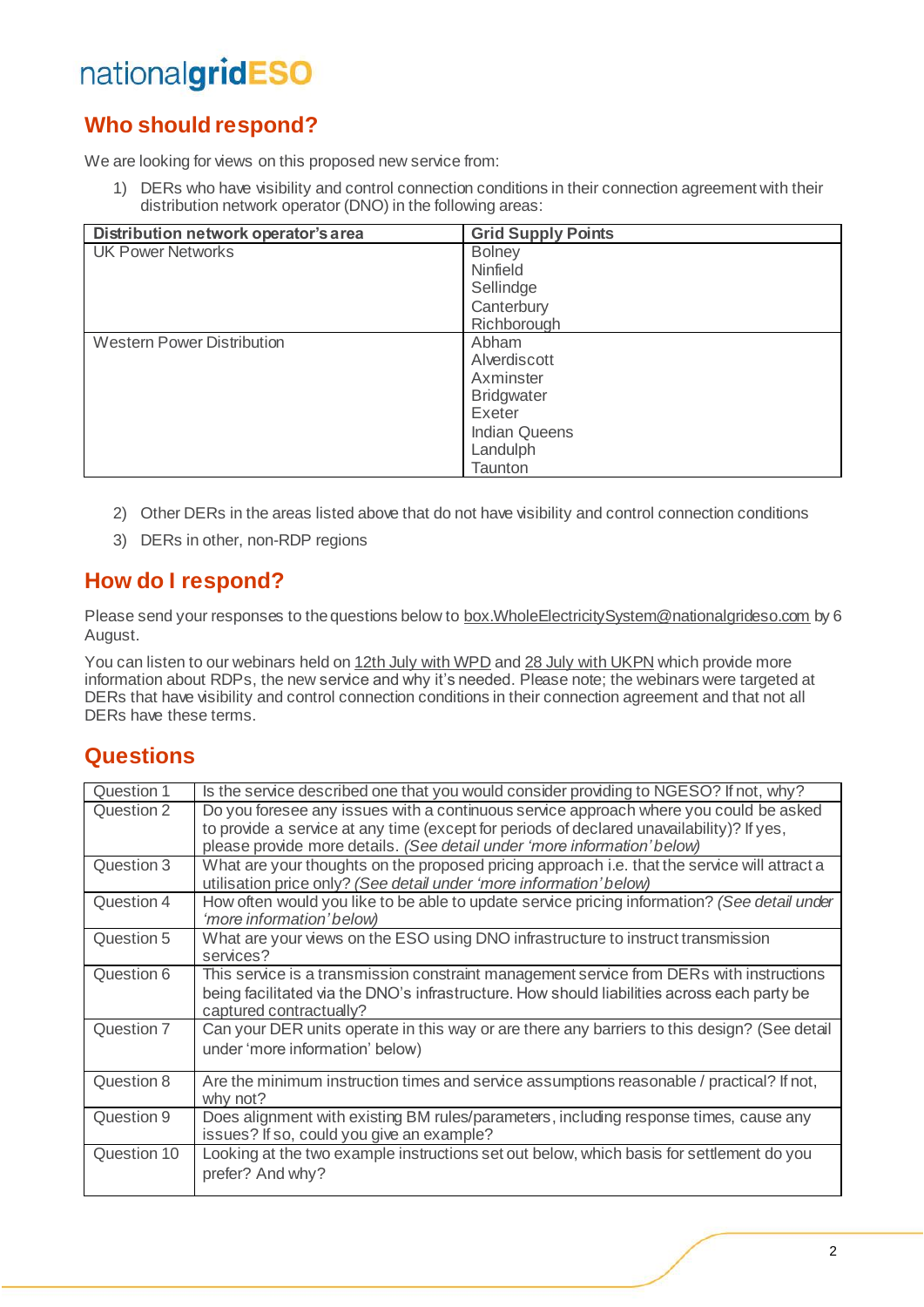| Question 11 | Would you be interested in aggregating units for service provision? If so, what volume and<br>technology type?                                    |
|-------------|---------------------------------------------------------------------------------------------------------------------------------------------------|
| Question 12 | What enhancements / improvements might providers like to see to the initial service design<br>set out here?                                       |
| Question 13 | How should we engage with you as we develop this MW Dispatch service further? For<br>example, do you think a DER focus group would be beneficial? |

Feel free to provide any further feedback not explicitly covered by specific questions in your response.

### **More information**

*This section provides more details on ESO's initial ideas on service requirements.*

The service requires generators / storage in export mode to reduce their output from current operating levels to 0MW (in the case of storage assets this would bring them back to a 'float' position).

#### **Proposed service parameters**

- It is anticipated that the service will operate as a continuous market, the same way as the Balancing Mechanism operates today. Providers will be able to update their prices regularly.
- Service provision will attract a utilisation payment only. It is not proposed that an availability payment will be made.
- The minimum unit size will be 1MW. Aggregation of units can be considered where an instruction on such units is effective on the same GSP. Each unit will need to be able to receive individual instructions to fulfil the overall service volume.
- DERs will be required to have 24/7 availability to provide the service (unless the DERs or DNO declares the unit unavailable via a pre-determined process).
- Instructions will be issued from NGESO via the DNO Active Network Management (ANM)/Distributed Energy Resource Management (DERMS)/Flexibility schemes.
- These same systems will gather appropriate metering data for the purposes of settlement and performance monitoring, carried out by NGESO.
- We propose a minimum instruction time of 5 minutes, with a maximum time of 89 minutes to align with existing BM parameters.
- As for the BM, we propose that service providers should be able to respond to an instruction within 2 minutes (i.e. instruction communication time + instruction processing time + unit response time (ramp rate)  $\leq$  2 minutes).
- The basis on which payment will be made is still being considered and we would appreciate your views (see examples below)
- Providers will be able fulfil their connection terms and conditions by signing up to one of the proposed routes but must not provide transmission constraint management services through multiple routes (e.g. through the basic RDP route and the Balancing Mechanism) for that same unit.

#### **Example Instruction 1**

Figure 1 shows what the basic instruction to DERs for this service could look like. This type of simple instruction aims to make sure that all DERs can participate and provide a way of meeting connection conditions. In this example, DERs would be settled against their registered export capacity level rather than actual measured energy volumes.